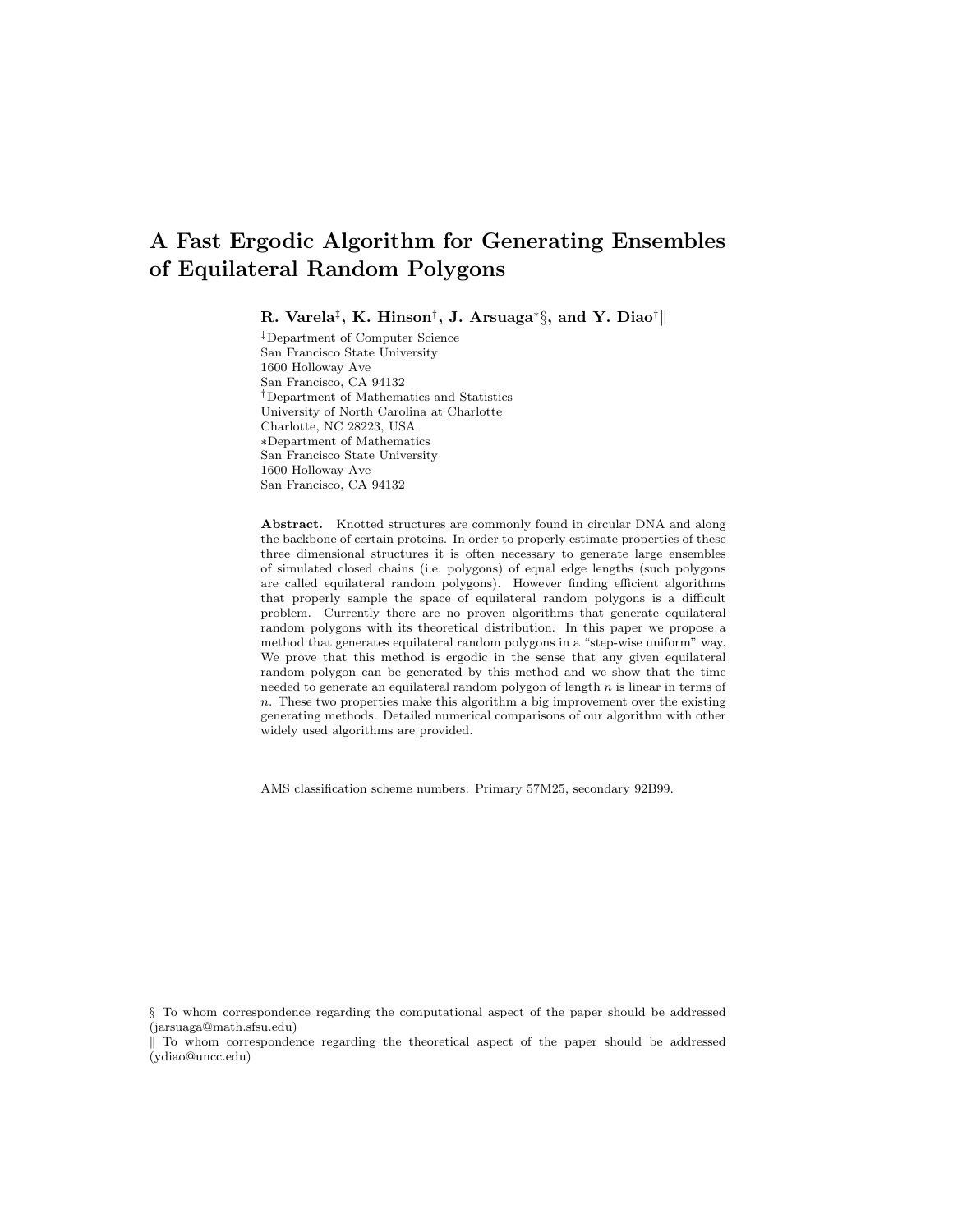## 1. Introduction

Knots and links (i.e. interlocked rings) are commonly found in nucleic acids and proteins. DNA knots and links appear as the product of random cyclization reactions of DNA molecules in solution [43, 46] and in confinement [2], as products of enzyme mediated biochemical reactions such as those mediated by site-specific recombinases [6, 8, 9, 44, 51], topoisomerases [7, 10, 22, 55] and condensins [25, 40, 49] and as nanotechnological devices [35, 45]. Furthermore they are also found in some biological systemssuch as some bacterial and plant viruses [3, 31] and bacteria harvoring mutations in their topoisomerases [47]. On the other hand, links are found in newly replicated bacterial chromosomes [21] as well as in mitochondrial DNA from trypanosomes (reviewed in [28]). Knots and links are also found along the backbone of some proteins. Recent studies of some protein crystal structures from viruses [57], bacteria [26] and humans [52] have revealed knotted structures in a wide variety of enzymes such as RNA methyltransferases [38], kinases [57] and transmembrane protein [26]. Knots have posed a new paradigm in protein folding and may have important functional and evolutionary implications [29, 30, 50, 52]. A few examples of linked protein rings have been reported and they are believed to provide stability to the complex they are part of. These include the proteins that form the capsid of certain viruses (e.g. [56]), proteins in thermofilic organisms [5] as well as some engineered proteins [4].

In order to analyze and understand these biological data it is often necessary to generate large ensembles of simulated and non-correlated circular molecules [1, 3, 27, 29, 34, 52, 54], therefore fast and reliable algorithms to generate noncorrelated random polygons are needed.

The simplest representation of a circular molecule is by a closed equilateral random walk in 3-space (beginning at the origin) with n edges (length n) [19, 20], where each edge represents one or more monomers [32]. There are a few algorithms that generate ensembles of such closed equilateral random walks. These include the crankshaft algorithm [27, 36] and the hedgehog algorithm [27, 41]. In the crankshaft algorithm, one starts from the regular n-gon (with unit edge length) in the plane. At any given step, two points in the polygon are selected at random. These two points define an axis that separates the polygon into two chains. One of the chains is selected at random and rotated around the axis by a random angle (the segments are allowed to cross each other in this process). The advantage of this method is that it has been shown to be ergodic [36]. That is, any possible configuration of an equilateral random polygon can be generated by this method. However, due to the high correlations of the edges generated this way, the above rotation process must be repeated  $O(n)$  times to effectively eliminate any obvious correlation. Consequently, the run time needed for this algorithm to generate an equilateral random polygon of length  $n$  is on the order of  $O(n^2)$ . The hedgehog algorithm (described later), on the other hand, is faster (with a run time of  $O(n)$  for generating an equilateral random polygon of length n), but it is unknown whether it is ergodic.

In this paper, we propose a new method for generating equilateral random polygons that is ergodic and fast. In Section 2 we give the formal definition of equilateral random polygons and provide a brief list of known theoretical results on equilateral random polygons. These results will be used to verify our numerical results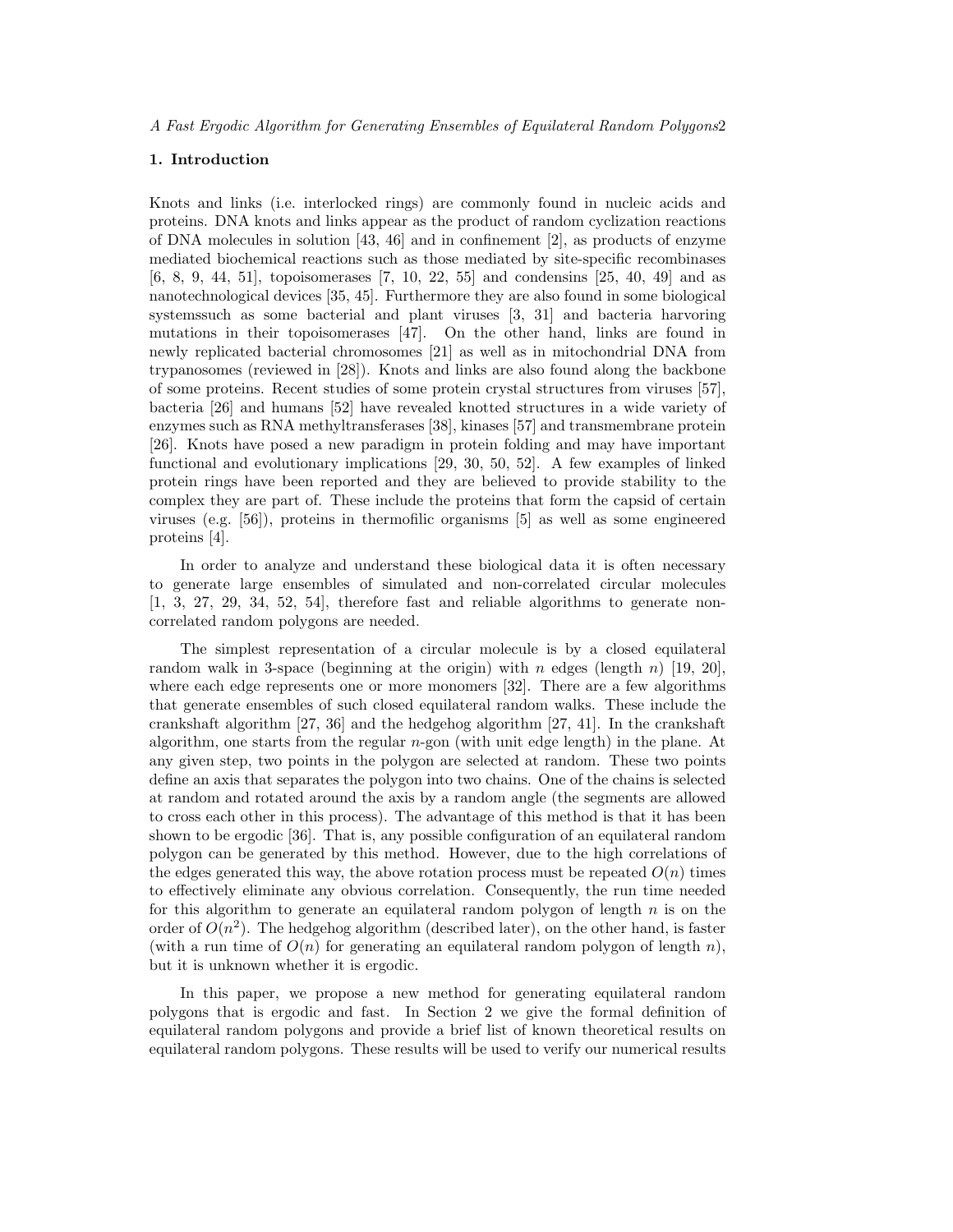in Section 5. In Section 3 we give a detailed description of our new algorithm. We then provide a proof that this algorithm is ergodic and that the computation time increases linearly with the length of the polygon (Section 4). In Section 5 we provide numerical results obtained using our new generating algorithm and compare them with the corresponding theoretical results or results obtained using the crankshaft algorithm. While we are not able to prove that our method samples the space of equilateral polygons uniformly and the polygons generated are non-correlated,

# 2. Basic facts about equilateral random polygons

Let us formally define the equilateral random polygons first. Suppose  $Y_1, Y_2, ...$ ,  $Y_n$  are n independent random vectors uniformly distributed on  $S^2$  (so the joint probability density function of the three coordinates of each  $Y_j$  is simply  $\frac{1}{4\pi}$  on the unit sphere and  $0$  otherwise). An equilateral random walk of  $n$  steps, denoted by  $EW_n$ , is defined as the sequence of points in the three dimensional space  $\mathbb{R}^3$ :  $X_0 = 0$ ,  $X_k = Y_1 + Y_2 + \cdots + Y_k$ ,  $k = 1, 2, ..., n$ . Each  $X_k$  is called a vertex of the  $EW_n$ and the line segment joining  $X_k$  and  $X_{k+1}$  is called an *edge* of  $EW_n$  (which is of unit length). If the last vertex  $X_n$  of  $EW_n$  is fixed, then we have a conditioned random walk  $EW_n|X_n$ . In particular,  $EW_n$  becomes a polygon if  $X_n = O$ . In this case, it is called an equilateral random polygon and is denoted by  $E P_n$ . The joint probability density function  $f(X_1, X_2, ..., X_n)$  of the vertices of an  $EW_n$  is  $f(X_1, X_2, ..., X_n) = \varphi(U_1)\varphi(U_2)\cdots\varphi(U_n) = \varphi(X_1)\varphi(X_2 - X_1)\cdots\varphi(X_n - X_{n-1}).$ 

Let  $X_k$  be the k-th vertex of an  $EW_n$   $(n \ge k > 1)$ , its density function  $f_k(X_k)$  is defined by the integral

$$
\int \varphi(X_1)\varphi(X_2 - X_1)\cdots\varphi(X_k - X_{k-1})dX_1dX_2\cdots dX_{k-1}
$$
\n<sup>(1)</sup>

and has the closed form  $f_k(X_k) = \frac{1}{2\pi^2 r}$  $\int_0^\infty x \sin rx \left( \frac{\sin x}{x} \right)$  $\int^k dx$  [42]. In the case of  $EP_n$ , the density function of the vertex  $X_k$  can be approximated by a Gaussian distribution, as given in the following theorem.

**Theorem 1** [13, 16, 17] Let  $X_k$  be the k-th vertex of an  $EP_n$  and let  $h_k$  be its density function, then

$$
h_k(X_k) \approx \left(\sqrt{\frac{3}{2\pi\sigma_{nk}^2}}\right)^3 \exp\left(-\frac{3|X_k|^2}{2\sigma_{nk}^2}\right),\tag{2}
$$

where  $\sigma_{nk}^2 = \frac{k(n-k)}{n}$  $\frac{n-k_1}{n}$  and the error of the estimation is at most of the order of  $\overline{O}$  $\left(\frac{1}{k^{5/2}}+\frac{1}{(n-k)^{5/2}}\right)$ ´ .

This tells us that the distribution of  $X_k$  of an  $EP_n$  is approximately Gaussian. From this theorem one can then derive some important results concerning equilateral random polygons which can be used to check how likely a generating algorithm is producing equilateral random polygons with the correct distributions. One such result is listed in the following corollary.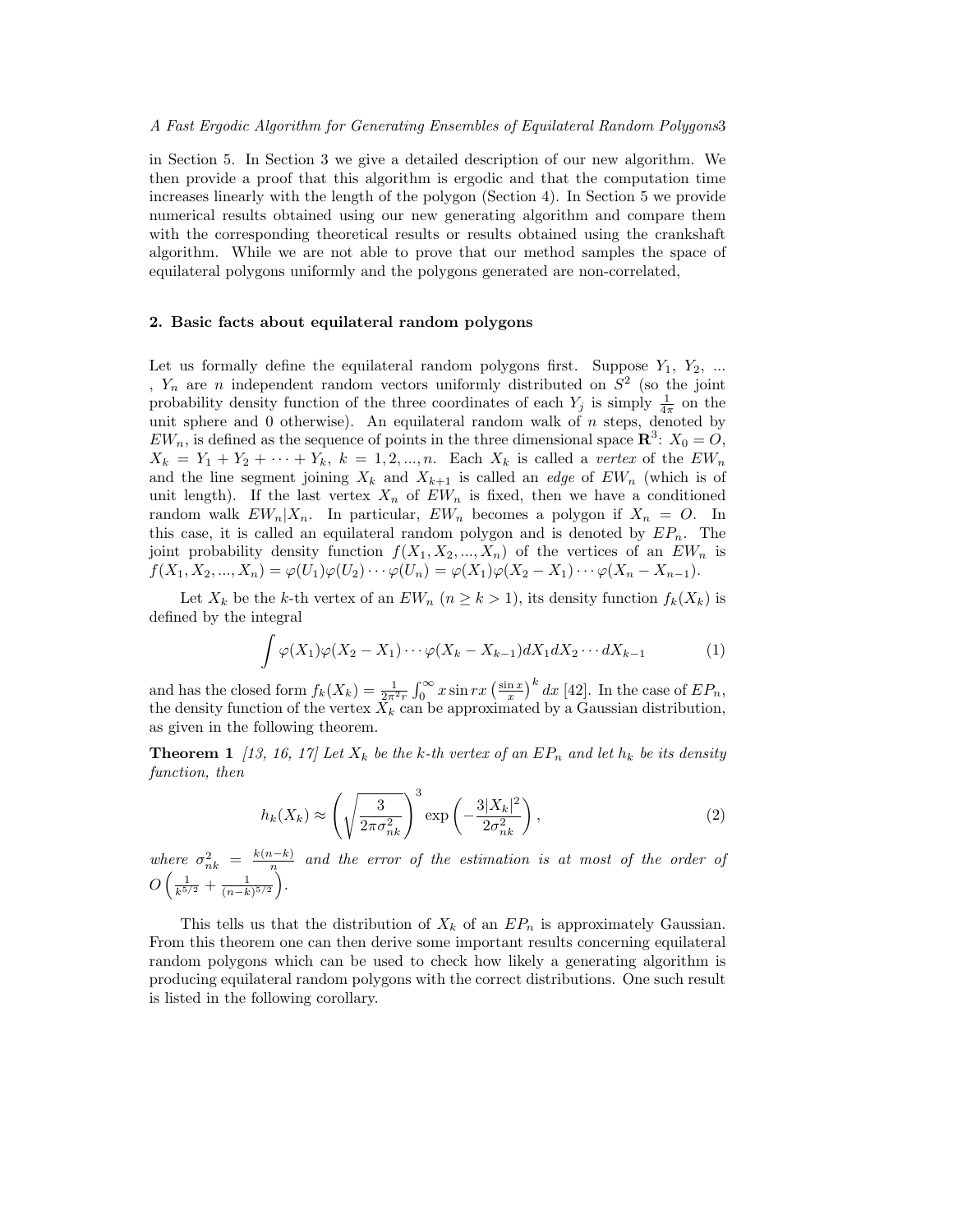**Corollary 1** Assume that  $n = 2k$  is even and let  $r = |X_k|$ , which is the distance between the origin and the middle vertex  $X_k$  of the polygon. Then r has an estimated probability density function

$$
g'(r) \approx 4\pi r^2 \left(\sqrt{\frac{6}{\pi n}}\right)^3 \exp\left(-\frac{6r^2}{n}\right).
$$
 (3)

In particular, the mean of r is approximately  $\sqrt{2n/3\pi}$ .

From Theorem 1 it is also fairly easy to see that the mean square radius of gyration for  $EP_n$  is on the order  $O(n)$ . Another quantity we will use for checking the validity of our algorithm is the mean ACN of  $EP_n$ , which is defined as the following. If we project an  $E P_n$  onto a plane along a given direction, we can count the number of crossings that are visible in this particular projection. To be independent of the choice of a particular projection, we average these crossing numbers over all projections and the number so obtained is called the *average crossing number* (ACN). In fact, ACN is an important quantity since it is a natural geometric measure of polymer entanglement as it refers to the actual number of crossings that can be perceived while observing a non-perturbed trajectory of a given polymer or DNA [24]. The following result reveals the asymptotic behavior of the mean ACN. Almost perfect matching numerical results were given in the same paper containing this result.

**Theorem 2** [14] Let  $\chi_n$  be the ACN of an equilateral random walk of n steps; then

$$
E(\chi_n) = \frac{3}{16}n\ln n + O(n).
$$

On the other hand, Theorem 1 also enables us to obtain theoretical results regarding the topological aspects of  $E P_n$  such as the following theorem, which have been confirmed by many independently carried out simulations.

**Theorem 3** [13] Let K be any knot type, then there exists a positive constant  $\epsilon$ such that  $EP_n$  contains K as a connected sum component with a probability at least  $1 - \exp(-n^{\epsilon})$ , provided that n is large enough.

These theoretical results, as well as those well-documented numerical results obtained using the existing generating methods, provide a solid background for us to examine the validity of our new method.

# 3. The generalized hedgehog method

In this section we give a detailed description of the generalized hedgehog method, a new algorithm for generating the equilateral random polygons.

#### 3.1. Single and double rotation operations

Two operations are needed in the generalized hedgehog method. The first one, called a single rotation, is used in the original hedgehog method. We provide it here for the convenience of our reader.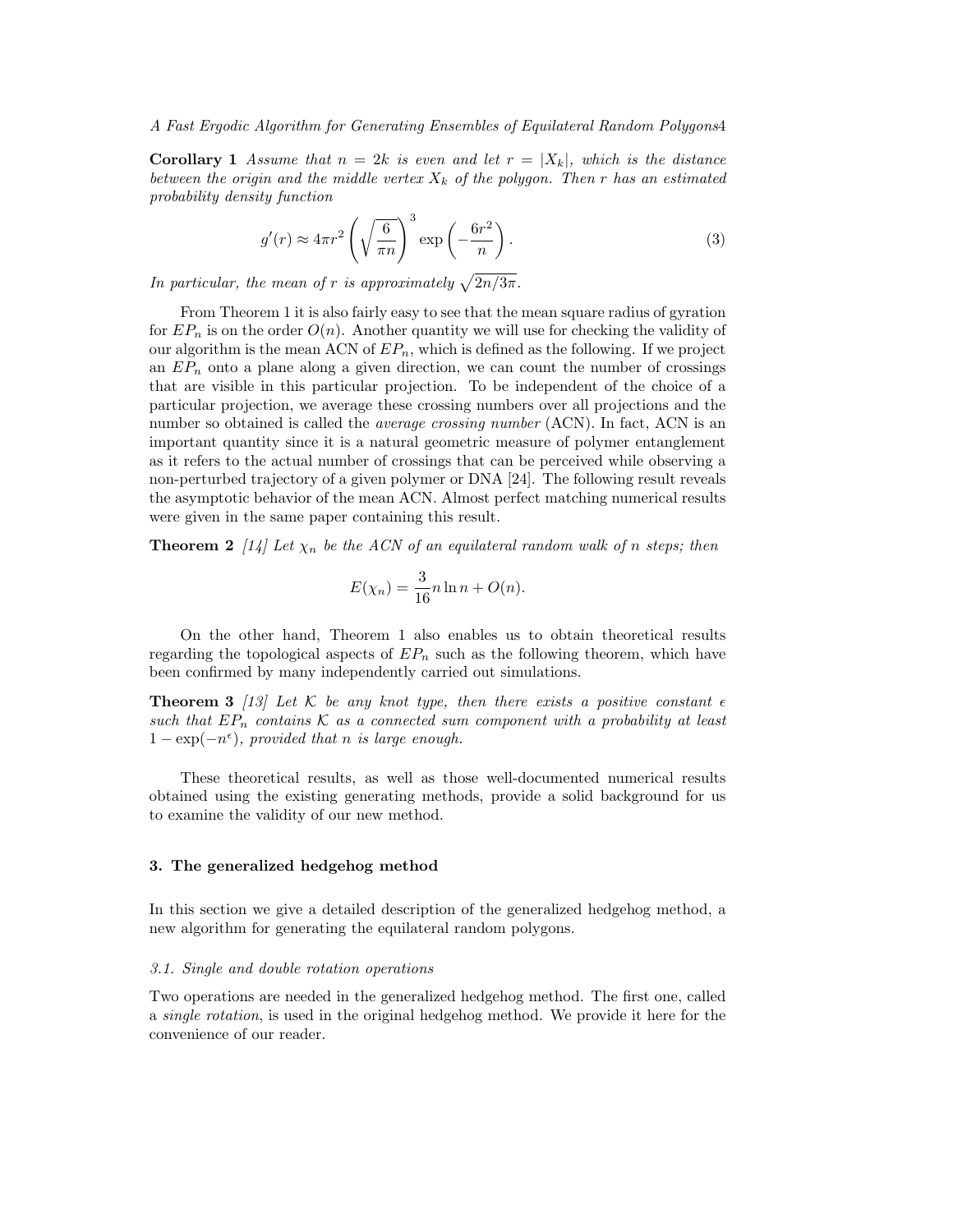

Figure 1. A single rotation involving two unit vectors.

**Definition 1** Given two unit vectors  $\vec{r}_1$  and  $\vec{r}_2$ , a single rotation involving  $\vec{r}_1$  and  $\vec{r}_2$ is a rotation of  $\vec{r}_1$  and  $\vec{r}_2$  around the axis  $\vec{r} = \vec{r}_1 + \vec{r}_2$  such that the rotation angle is uniformly chosen between 0 and  $2\pi$ . This rotation can be viewed in two ways as shown in Figure 1.

Let  $\vec{r}_1$ ,  $\vec{r}_2$  and  $\vec{r}_3$  be three unit vectors (here we consider all vectors as rooted at the original point O). Let  $\vec{r}_1 = \overrightarrow{OX}$ ,  $\vec{r}_1 + \vec{r}_2 = \overrightarrow{OY}$  and  $\vec{r}_1 + \vec{r}_2 + \vec{r}_3 = \overrightarrow{OZ}$ . In the following we describe a procedure that replaces  $\vec{r}_1$ ,  $\vec{r}_2$  and  $\vec{r}_3$  with three new unit vectors  $\vec{r'}_1$ ,  $\vec{r'}_2$  and  $\vec{r'}_3$  such that  $\vec{r}_1 + \vec{r}_2 + \vec{r}_3 = \vec{r'}_1 + \vec{r'}_2 + \vec{r'}_3$ . Let  $\vec{r'}_1$ ,  $\vec{r'}_2$  and such that  $\vec{r_1} + \vec{r_2} + \vec{r_3} = \vec{r}$  (keep in mind that  $\vec{r} = \overrightarrow{OZ} = \vec{r_1} + \vec{r_2} + \vec{r_3}$  is a fixed vector in this process). The end points of the vectors  $\vec{r'}_1$ ,  $\vec{r'}_1 + \vec{r'}_2$  and  $\vec{r'}_1 + \vec{r'}_2 + \vec{r'}_3 (= \vec{r})$ define a 4-sided polygon with side lengths 1, 1, 1 and  $r = |\vec{r}| = |\vec{OZ}|$ . In the case that  $\vec{r'}_1 = \vec{r'}_2$ , we obtain a triangle of side lengths 1, 2 and r as shown in Figure 2.



**Figure 2.** The triangle that defines the maximum angle  $\theta_0$  for  $\theta$ .

In this case, the angle  $\theta_0$  between the vector  $\vec{r}$  and  $\vec{r'}_3$  is given by the following formula  $\overline{a}$  $\overline{\phantom{a}}$ ´

$$
\theta_0 = \begin{cases} \cos^{-1}\left(\frac{r^2 - 3}{2r}\right), & r > 1\\ \pi, & r \le 1, \end{cases}
$$

Notice that in general, the angle  $\theta$  between  $\vec{r}$  and  $\vec{r'}_3$  is less than or equal to  $\theta_0$ . We will now choose a point Y' uniformly on the spherical region defined by  ${U \in S(Z) : \theta \leq \theta_0},$  where  $S(Z)$  is the unit sphere centered at Z and  $\theta$  is the smaller angle between  $\overline{ZO}$  and  $\overline{ZU}$ . Let  $\overline{r'}_3 = \overline{OZ} - \overline{OY'}$ . Now  $S(O)$  and  $S(Y')$  intersect in a circle and we will choose a point  $X'$  on it uniformly. See Figure 3 for an illustration of this process.

Finally, we define  $\vec{r}'_1 = \overrightarrow{OX'}$  and  $\vec{r}'_2 = \overrightarrow{OY'} - \overrightarrow{OX'}$ . Thus we have replaced the three unit vectors  $\vec{r}_1$ ,  $\vec{r}_2$  and  $\vec{r}_3$  with  $\vec{r'}_1$ ,  $\vec{r'}_2$  and  $\vec{r'}_3$ . We call this operation a *double rotation* of the vectors  $\vec{r}_1$ ,  $\vec{r}_2$  and  $\vec{r}_3$ . Let us emphasize that a double rotation involving  $\vec{r}_1$ ,  $\vec{r}_2$  and  $\vec{r}_3$  does not change their sum  $\vec{r}_1 + \vec{r}_2 + \vec{r}_3$  since  $\vec{r}_1 + \vec{r'}_1 + \vec{r'}_3 = \overrightarrow{OX} + (\overrightarrow{OY} - \overrightarrow{OX}) + (\overrightarrow{OZ} - \overrightarrow{OY}) = \overrightarrow{OZ}.$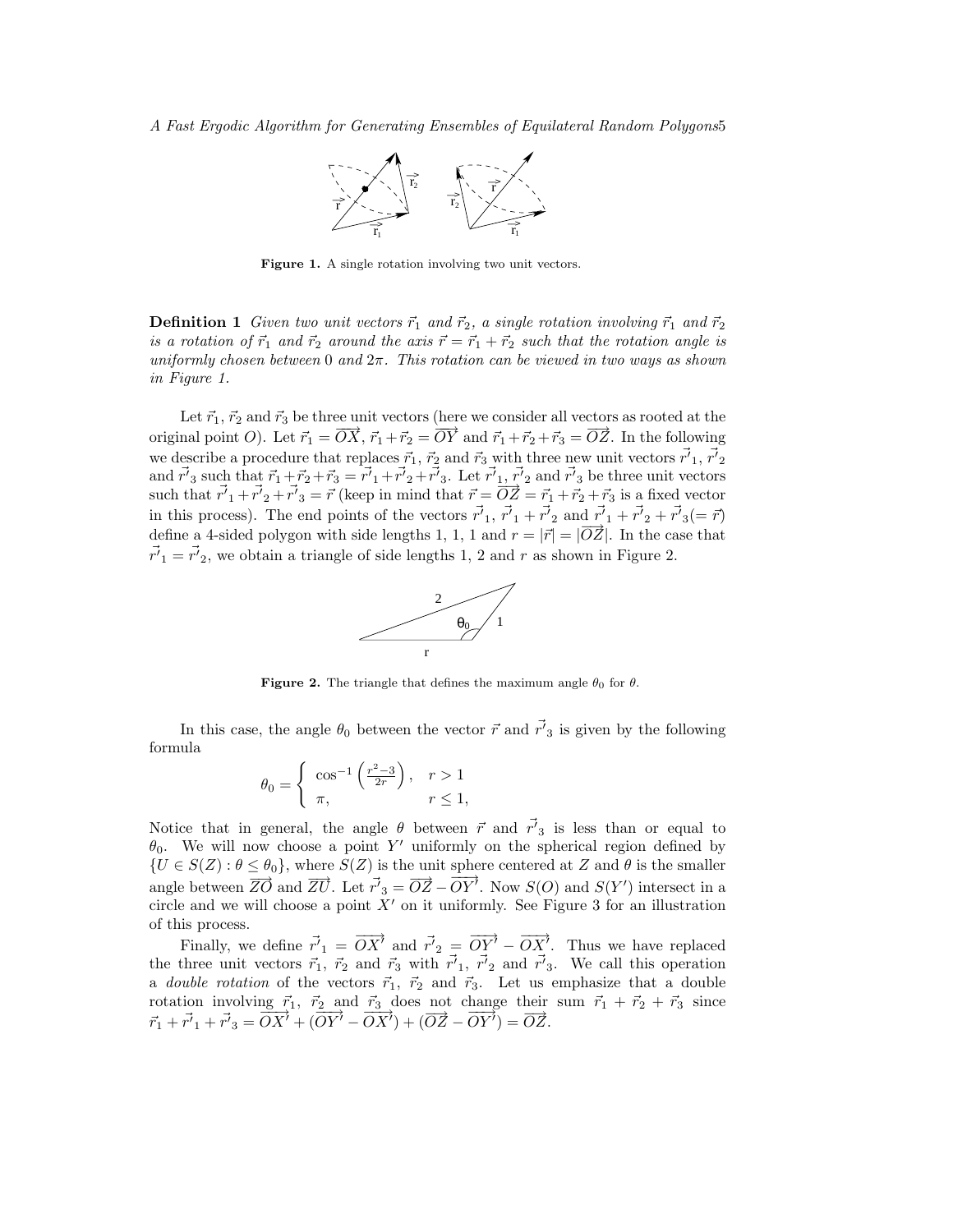A Fast Ergodic Algorithm for Generating Ensembles of Equilateral Random Polygons6



Figure 3. The determination of  $Y'$  and  $X'$ .

#### 3.2. The algorithm

We will now describe the algorithm to be used to generate a random equilateral polygon of length n. Depending on n is odd or even, the first step is slightly different.

Step 1<sub>1</sub>. If *n* is odd, then we will generate a random unit vector  $\vec{r}_1$  uniformly over the unit sphere starting from the origin  $O$ . Let the end point of  $\vec{r}_1$  be X. We then generate a random unit vector  $\vec{r}_2$  starting from X by choosing its ending point Y uniformly on the unit circle which is the intersection of the two unit sphere  $S(O)$ and  $S(X)$ . Finally we let  $\vec{r}_3 = \vec{YO}$ . This gives us a random equilateral polygon of length 3 since  $\vec{r}_1 + \vec{r}_2 + \vec{r}_3 = 0.$ 

Step 1<sub>2</sub>. If n is even, then we first randomly choose two unit vectors  $\vec{r_1}$ ,  $\vec{r_2}$ uniformly on the unit sphere  $S(O)$  and perform a single rotation involving  $\vec{r}_1$  and  $\vec{r}_2$ . Combining the two resulting vectors with  $\vec{r}_3 = -\vec{r}_1$  and  $\vec{r}_4 = -\vec{r}_2$  gives us a random equilateral polygon of length 4. Let us name the resulting vectors still with the names  $\vec{r}_1$  to  $\vec{r}_4$ .

Step 2. Randomly generate a unit vector  $\vec{r}$  (uniformly on the unit sphere). Randomly choose two vectors  $\vec{r'}$  and  $\vec{r''}$  from the previous list and replace them with  $-\vec{r}$  and the three vectors resulted from a double rotation on  $\vec{r}$ ,  $\vec{r'}$  and  $\vec{r''}$ . By the nature of the double rotation, the sum of all the vectors in the list is always the zero vector at any step. This step adds two vectors and the result is an equilateral polygon of 4 or 5 edges.

Step 2 may now be repeated and at step k we arrive at a list of either  $n = 2k + 1$ or  $n = 2k + 2$  unit vectors, depending on what we did at step 1. The list is then randomly shuffled. By a misuse of notation, let us again name the vectors in the final list as  $\vec{r}_1, \vec{r}_2, ..., \vec{r}_n$ . Now the line segments joining the end points of  $\vec{r}_1, \vec{r}_1 + \vec{r}_2, ...,$  $\vec{r}_1 + \vec{r}_2 + \cdots + \vec{r}_n = \vec{O}$  define an equilateral polygon of n edges.

# 4. The ergodicity of the generalized hedgehog algorithm

In this section, we show that the generalized hedgehog method introduced in the last section is ergodic. That is, for any given equilateral polygon  $P_n$  of length n, there exist a set of n unit vectors  $\vec{r}_1, \vec{r}_2, ..., \vec{r}_n$  such that  $P_n$  can be obtained by performing the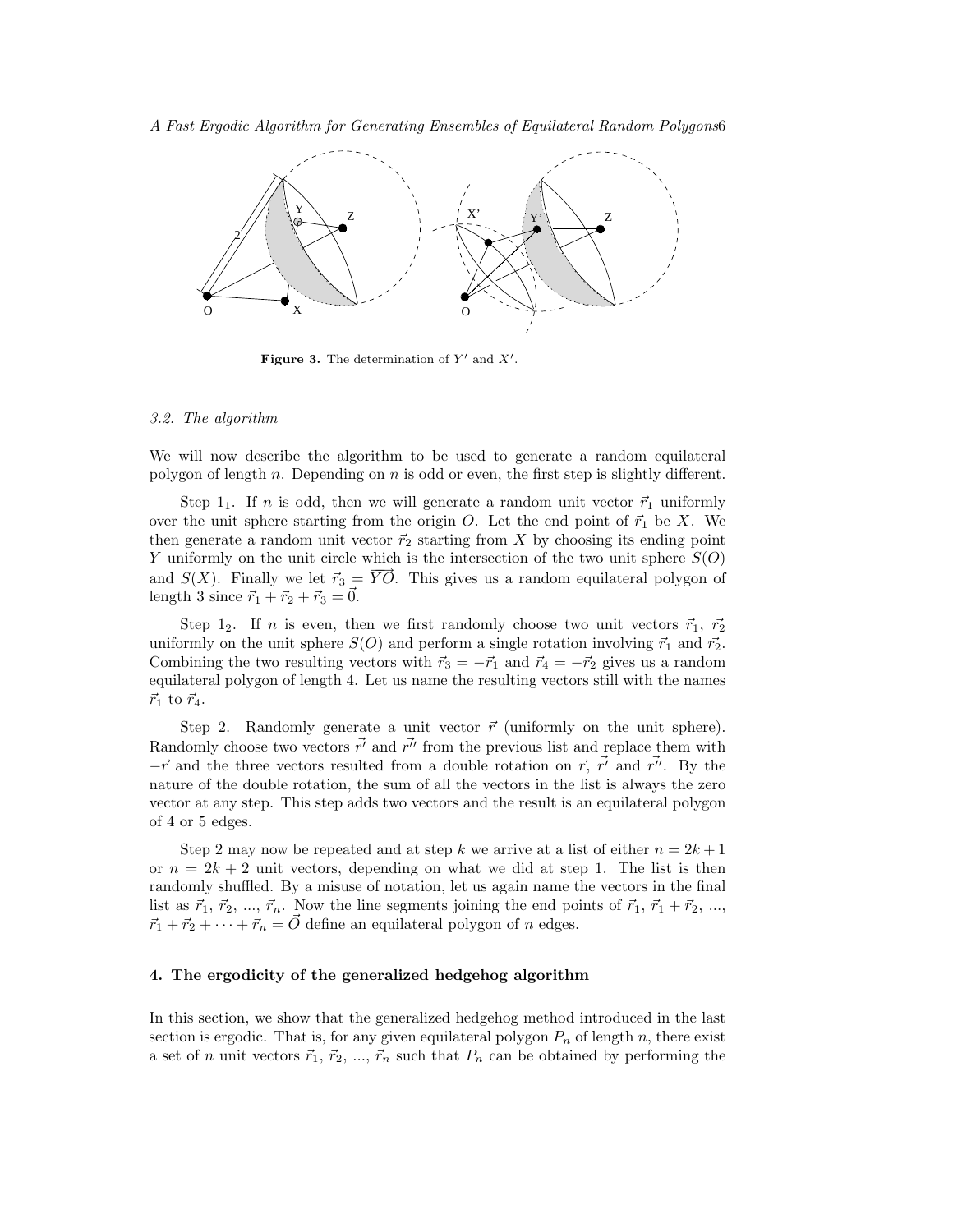algorithm described in the last section on these vectors. First, we need the following lemma.

**Lemma 1** Let  $\vec{r}_1, \vec{r}_2, ..., \vec{r}_n$  be any  $n \geq 4$  unit vectors such that

 $\vec{r}_1 + \vec{r}_2 + \cdots + \vec{r}_n = \vec{0}$ , then there exist four distinct positive integers  $k_1, k_2, k_3$ ,  $k_4$  between 1 and n such that  $|\vec{r}_{k_1} + \vec{r}_{k_2} + \vec{r}_{k_3} + \vec{r}_{k_4}| < 2$ .

**Proof.** Assume the contrary, then for any distinct integers  $k_1$ ,  $k_2$ ,  $k_3$ ,  $k_4$  between 1 and *n*, we have  $|\vec{r}_{k_1} + \vec{r}_{k_2} + \vec{r}_{k_3} + \vec{r}_{k_4}| \geq 2$ . Let  $\vec{r}_j = (x_j, y_j, z_j)$ . By the given condition, we have

$$
x_j^2 + y_j^2 + z_j^2 = 1
$$

for each  $1 \leq j \leq n$  and

$$
\sum_{j=1}^{n} x_j = 0, \ \sum_{j=1}^{n} y_j = 0, \ \sum_{j=1}^{n} z_j = 0.
$$

Square both sides of the above equations and sum over the results, we obtain

$$
n + \sum_{i \neq j} (x_i x_j + y_i y_j + z_i z_j) = 0.
$$

Therefore,

$$
\sum_{i \neq j} (x_i x_j + y_i y_j + z_i z_j) = -n < 0. \tag{4}
$$

On the other hand, since  $|\vec{r}_{k_1} + \vec{r}_{k_2} + \vec{r}_{k_3} + \vec{r}_{k_4}| \ge 2$ , we have

$$
(x_{k_1} + x_{k_2} + x_{k_3} + x_{k_4})^2
$$
  
+ 
$$
(y_{k_1} + x_{k_2} + y_{k_3} + y_{k_4})^2
$$
  
+ 
$$
(z_{k_1} + z_{k_2} + z_{k_3} + z_{k_4})^2 \ge 4.
$$

This implies that

$$
(x_{k_1}x_{k_2} + x_{k_1}x_{k_3} + x_{k_1}x_{k_4} + x_{k_2}x_{k_3} + x_{k_2}x_{k_4} + x_{k_3}x_{k_4})
$$
  
+ 
$$
(y_{k_1}y_{k_2} + y_{k_1}y_{k_3} + y_{k_1}y_{k_4} + y_{k_2}y_{k_3} + y_{k_2}y_{k_4} + y_{k_3}y_{k_4})
$$
  
+ 
$$
(z_{k_1}z_{k_2} + z_{k_1}z_{k_3} + z_{k_1}z_{k_4} + z_{k_2}z_{k_3} + z_{k_2}z_{k_4} + z_{k_3}z_{k_4}) \ge 0.
$$

Sum both sides of the above inequality for all possible  $k_1$ ,  $k_2$ ,  $k_3$  and  $k_4$ , we obtain

$$
\sum_{i \neq j} (x_i x_j + y_i y_j + z_i z_j) \ge 0,
$$

which contradicts (4).

We are now ready to prove the following ergodicity theorem.

Theorem 4 The generalized hedgehog method is ergodic, that is, any configuration of an equilateral polygon of n edges can be constructed from this algorithm.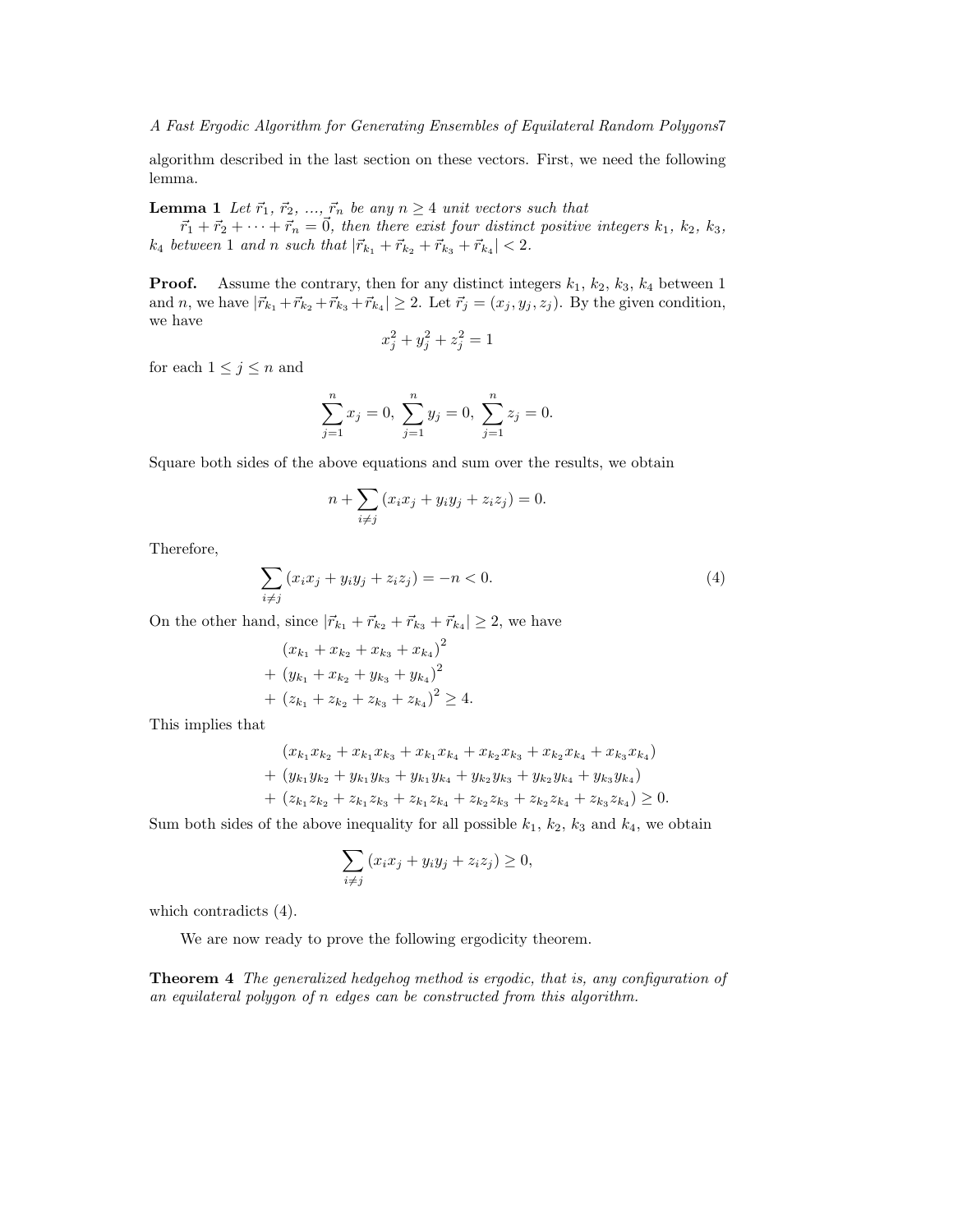

Figure 4. The case of a polygon with 4 edges

**Proof.** For the simple case of  $n = 3$ , there is nothing to prove since any random equilateral random polygon of length can be uniformly selected at Step 1 in our algorithm. If  $P$  is an equilateral polygon of length 4, we can perform a single rotation to put all four vectors in the same plane as shown in Figure 4. Apparently, these are two pairs of opposite vectors  $\vec{r}_1, -\vec{r}_1, \vec{r}_2$  and  $-\vec{r}_2$ . In other words, P can be obtained by choosing  $\vec{r}_1$  and  $\vec{r}_2$  first, followed by a single rotation involving  $\vec{r}_1$  and  $\vec{r}_2$  and finally combining the resulting vectors with  $\vec{r}_3 = -\vec{r}_1$  and  $\vec{r}_4 = -\vec{r}_2$ .

Let us now assume that we have proven for any equilateral polygon  $P_k$  of length k such that  $3 \leq k \leq n-1$ , there exists k unit vectors  $\vec{r}_1, \vec{r}_2, ..., \vec{r}_k$  such that  $P_k$ can be obtained by the generalized hedgehog algorithm involving these vectors, where  $n-1 \geq 4$ . We will now consider an equilateral polygon  $P_n$  of length n. Notice that  $P_n$ is defined by n consecutive unit vectors  $\vec{r}_1, \vec{r}_2, ..., \vec{r}_n$  such that  $\vec{r}_1 + \vec{r}_2 + \cdots + \vec{r}_n = \vec{0}$ . By Lemma 1, there exist four distinct integers  $k_1, k_2, k_3$  and  $k_4$  between 1 and n such that  $|\vec{r}_{k_1} + \vec{r}_{k_2} + \vec{r}_{k_3} + \vec{r}_{k_4}| < 2$ . Without loss of generality (since we are allowed to shuffle the order of the vectors in the algorithm), let us assume that  $k_1 = 1$ ,  $k_2 = 2$ ,  $k_3 = 3$  and  $k_4 = 4$ . That is,  $|\vec{r}_1 + \vec{r}_2 + \vec{r}_3 + \vec{r}_4| < 2$ . Let U be the end point of  $\vec{r}_1 + \vec{r}_2 + \vec{r}_3 + \vec{r}_4$ , Z be the end point of  $\vec{r}_1 + \vec{r}_2 + \vec{r}_3$ , Y be the end point of  $\vec{r}_1 + \vec{r}_2$  and X be the end point of  $\vec{r}_1$ , as shown in Figure 5.



Figure 5. Creating the opposite pair

We will now perform a double rotation such that the resulting  $\vec{r'}_1 = -\vec{r}_4$ . We see that this can be done since  $\overline{OU} = \overline{X'Z} < 2$ , as shown in Figure 5. Let us name the resulting vectors  $\vec{r'}_1$ ,  $\vec{r'}_2$  and  $\vec{r'}_3$  respectively. Apparently, eliminating  $\vec{r'}_1$  and  $\vec{r}_4$ will give us an equilateral polygon  $P_{n-2}$  of length  $n-2$ . In other words,  $P_n$  can be obtained by selecting  $\vec{r'}_1$  first, then performing a double rotation involving  $\vec{r'}_1$ ,  $\vec{r'}_2$ and  $\vec{r'}_3$  (the latter two are edges of  $P_{n-2}$ ), followed by adding in the vector  $\vec{r}_4 = -\vec{r'}_1$ . By our assumption,  $P_{n-2}$  can be obtained by the algorithm. Thus  $P_n$  can also be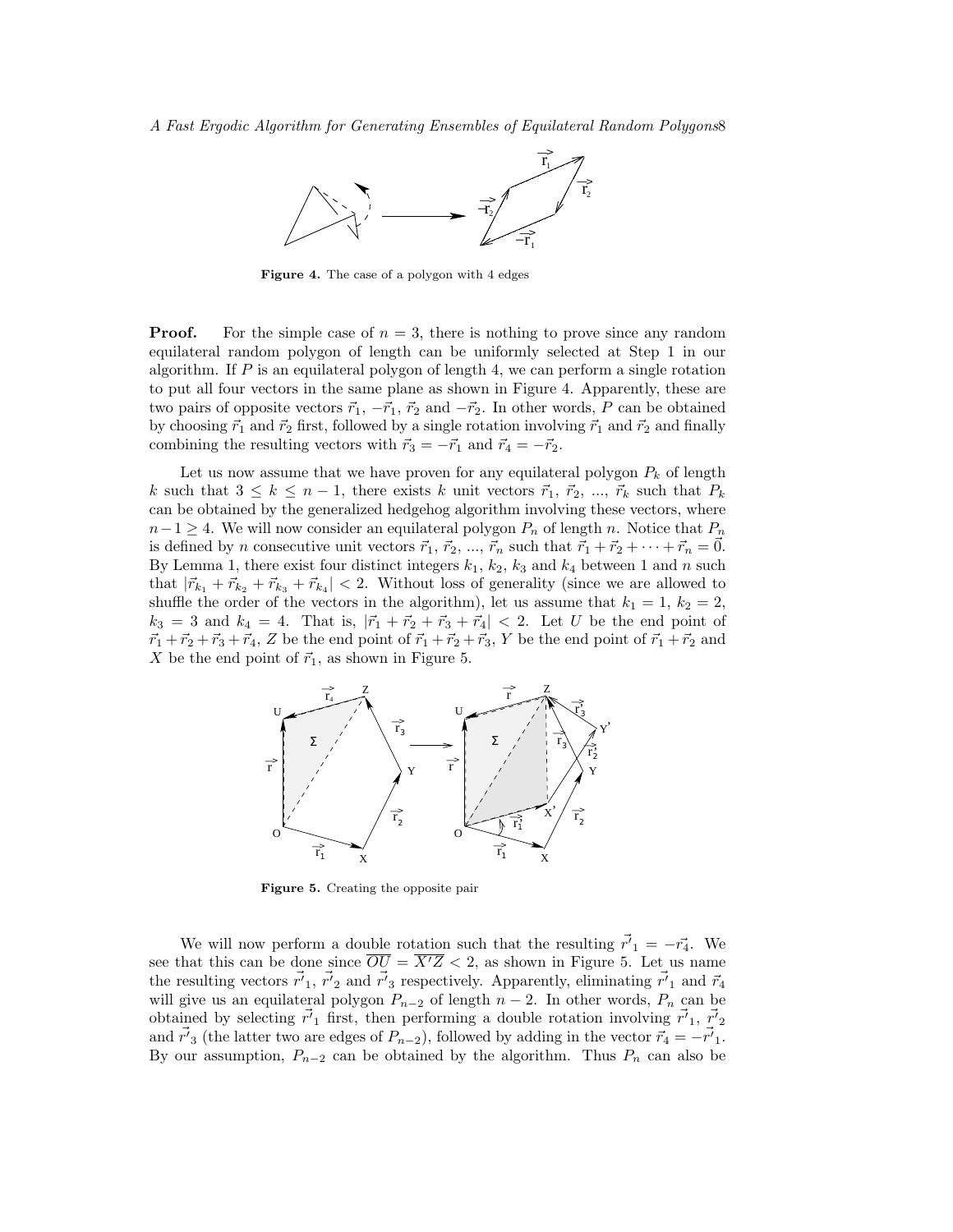obtained by the algorithm.

# 5. Run time consideration and numerical comparisons with existing methods

In order to validate our algorithm we first tested the computational time that needed to generate a sample of 50,000 polygons. Next we analyzed distributions of geometrical and topological properties commonly associated to closed circular molecules. These include the three dimensional distribution the of points on the polygon, the radius of gyration, the knotting probability and the mean average crossing number. In all experiments described below 100,000 polygons were generated for each polygon size and sizes ranged from 20 to 1000 in increments of 20.The quantities described were calculated for each molecule and averaged over all the samples.

# • Run time determination and comparison

First we confirmed that the time complexity of the algorithm is linear with the length of the polygon (see Section 3). The following figure summarizes our result. It shows that the time needed to generate an equilateral random polygon of length  $n$ following  $y = 0.31n-1.030$ . By comparison, the time needed to generate an equilateral random polygon of length  $n$  using the crankshaft method shows a growth rate of at least  $O(n^2)$ .



**Figure 6.** Linear running time: The  $x$ -axis represents the length of the polygon and the y-axis the time (in seconds) needed by the algorithm to generate 50,000 polygons.

# • Distributions

First we investigated the average spatial distribution occupied by the points in the polygons generated by our algorithm. We computed the average distance from the k-th vertex (of an equilateral random polygon of length  $n$ ) to the origin (the 0-th vertex) with varying  $k$  values. In this calculation we expect that the average distance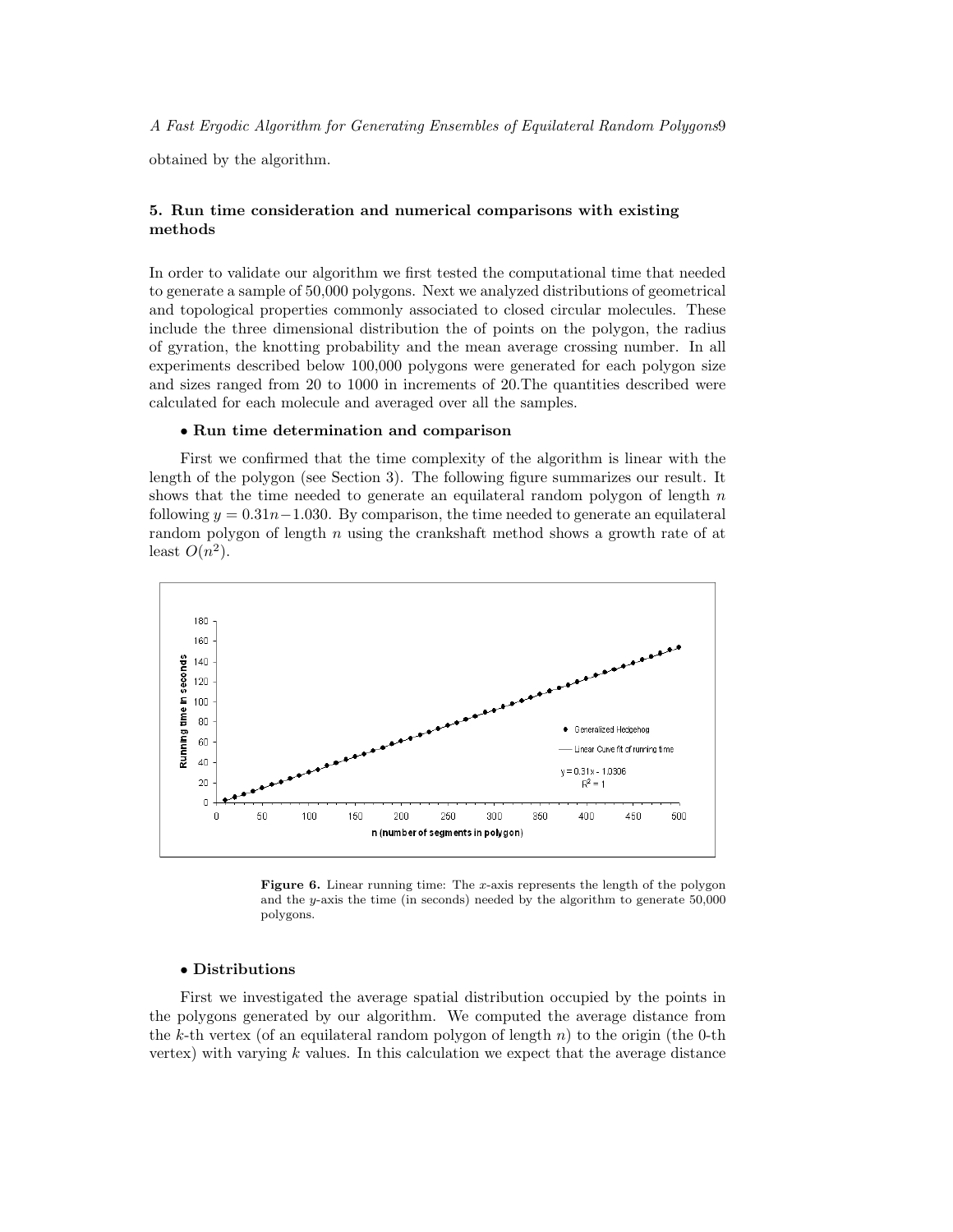from the middle vertex  $X_{n/2}$  of an equilateral random polygon of length n to the origin to be the maximum among the  $k$  values. Furthermore, according to Corollary 1, this average distance is estimated by  $\approx \sqrt{2n/3\pi}$ . Figure 7 below shows the distribution of distances for different points along the polygon. The solid dots in the figure are p from the plot of the function  $\approx \sqrt{2n/3\pi}$ . Since the peak of each curve represents the average distance from the middle vertex to the origin, a good fit means that the dots should be at or near the peaks. This is clearly seen from the figure. Such a nice fit certainly suggests that the random polygons generated using our method are following the theoretical distribution in terms of the vertex to vertex distances. It also shows that  $\approx \sqrt{2n/3\pi}$  is a very good estimator of the average distance from the middle vertex to the origin.



**Figure 7.** Average vertex distance distribution from first vertex. The x-axis represents the vertex with in the polygon from which we calculated the distance to any other vertex. The y-axis represents the average distance calculated. A  $\chi^2$ goodness of fit test with  $df = 49$  yields a  $\chi^2$  value of 0.0504, indicating a near perfect fit.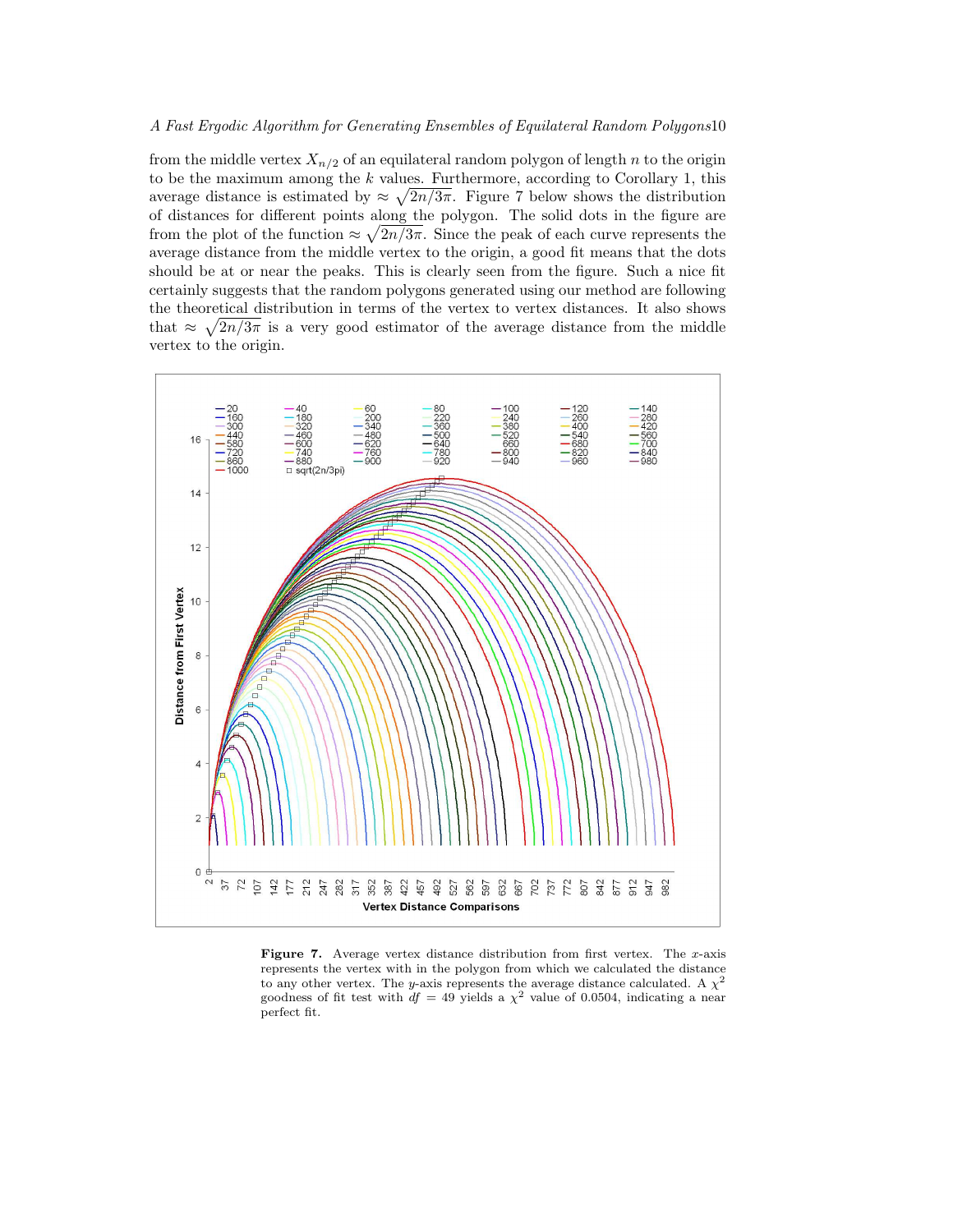In an independent numerical study, we generated 10,000 equilateral random polygons of length 200, 400, 1000 and 2000 each and computed the distance between the origin and their middle point vertex (namely  $X_{100}$ ,  $X_{200}$ ,  $X_{500}$  and  $X_{1000}$ respectively). We then carried out a kernel estimation for the probability density function of this distance. Recall from Corollary 1 that this probability density function can be estimated by  $g'(r) \approx 4\pi r^2$ fold Colonary 1 that<br> $\left(\sqrt{\frac{6}{\pi n}}\right)^3 \exp\left(-\frac{6r^2}{n}\right)$ n  $\frac{1}{\sqrt{2}}$ . Figure 8 shows the plots of the numerical pdfs obtained by the kernel estimation as well as the plots of the theoretical curve  $4\pi r^2$  $\left(\sqrt{\frac{6}{\pi n}}\right)^3 \exp\left(-\frac{6r^2}{n}\right)$ n  $\overline{a}$ for the cases of  $n = 200, 400, 1000$  and 2000. Again, the nice fits in these numerical studies strongly suggest that the random polygons we generate are following their theoretical distributions, and that the approximating pdf function  $g'(r)$  is quite accurate. It is worthwhile for us to point out that numerical studies on the approximating pdf  $g'(r)$  have not been carried out before.



**Figure 8.** Kernel estimations of the pdf for the middle point distance for  $n = 200$ , 400, 1000 and 2000. The Gaussian kernel is used for the plots. The bandwidth for  $n = 200$  is 0.5, for  $n = 400$  and 1000 is 1 and for  $n = 2000$  is 2.

#### • Radius of gyration

Next we studied the mean radius of gyration. The radius of gyration estimates the size of a molecule and can be experimentally measured by standard sedimentation assays. In [18] it was found that the squared radius of gyration of a polygonal molecule increases as  $\frac{1}{12}n^{2\nu}$  with  $\nu = 0.5$ . Our result is in excellent agreement with that presented in  $\tilde{18}$  as shown in Figure 9. For comparison purposes we also included results obtained through our own implementation of the crankshaft algorithm.

# • Knotting probability

Next we asked what is the probability that a given polygon is knotted. As stated in Theorem 3,  $P(knotted) \ge 1 - \exp(-n^{\epsilon})$  for some positive constant  $\epsilon$  [13]. In fact, as shown in many numerical studies long EPs tend to be knotted with a knotting probability of the form  $1 - \exp(-\alpha n)$  with  $\alpha \approx \frac{1}{244}$  [11, 37]. We compared our results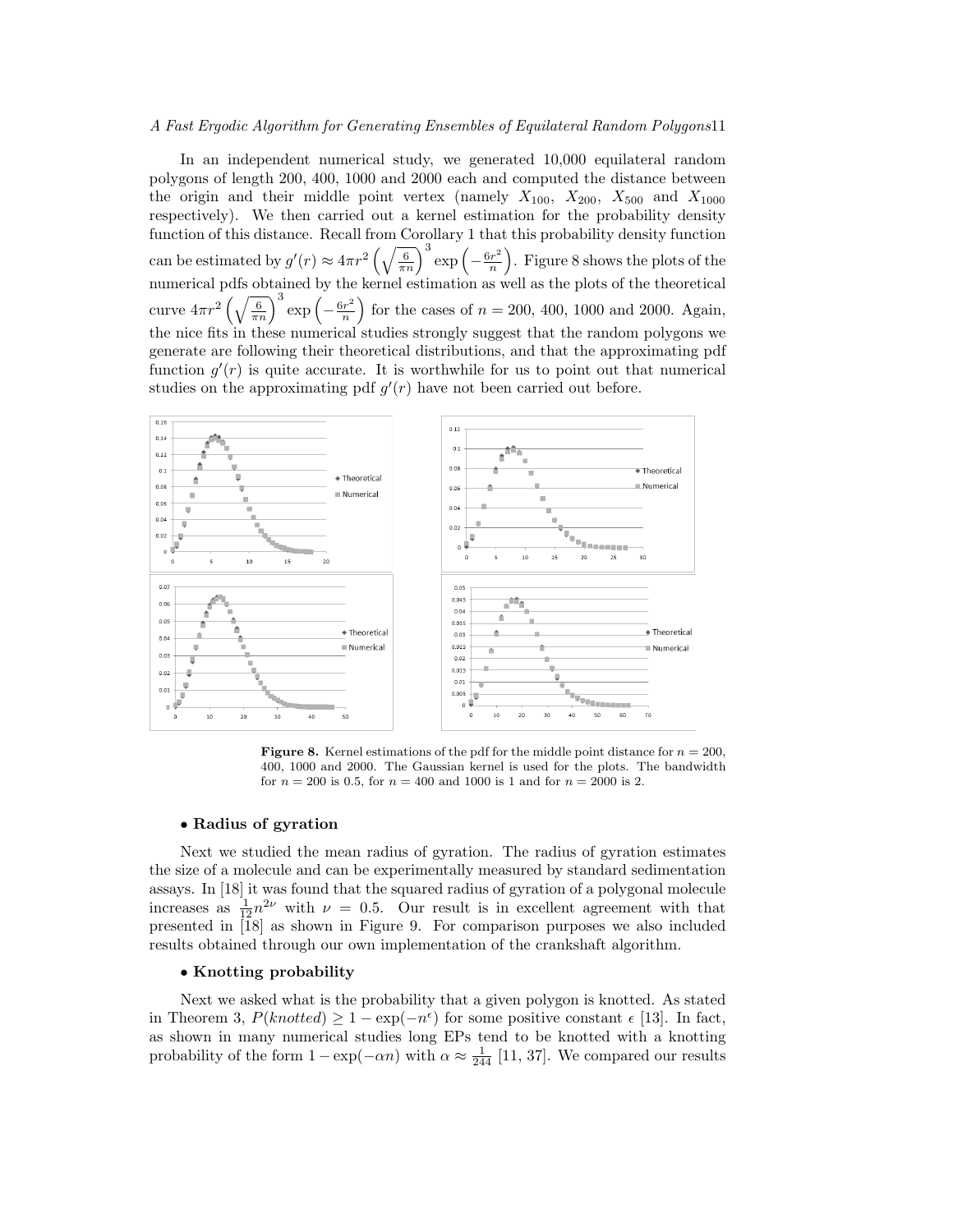



Figure 9. Mean squared radius of gyration of polygons generated using the generalized Hedgehog method with one standard deviation. The  $x$ -axis represents the number of segments within the polygon generated and the  $y$ -axis represents the mean squared radius of gyration calculated. The results by the crankshaft method and by Dobay et al. [18] are provided for comparison. The standard deviations are less than or about the size of the dots.

to those presented in Micheletti et al. [34] (where the crankshaft algorithm was used) and those calculated using our own crankshaft algorithm implementation. Figure 10 below illustrates the comparison of our experiments and shows an excellent agreement of the three methods.



Figure 10. Knotting probability comparison. The  $x$ -axis represents the number of segments of the polygon generated and the y-axis represents the average knotting probability.

• Average crossing number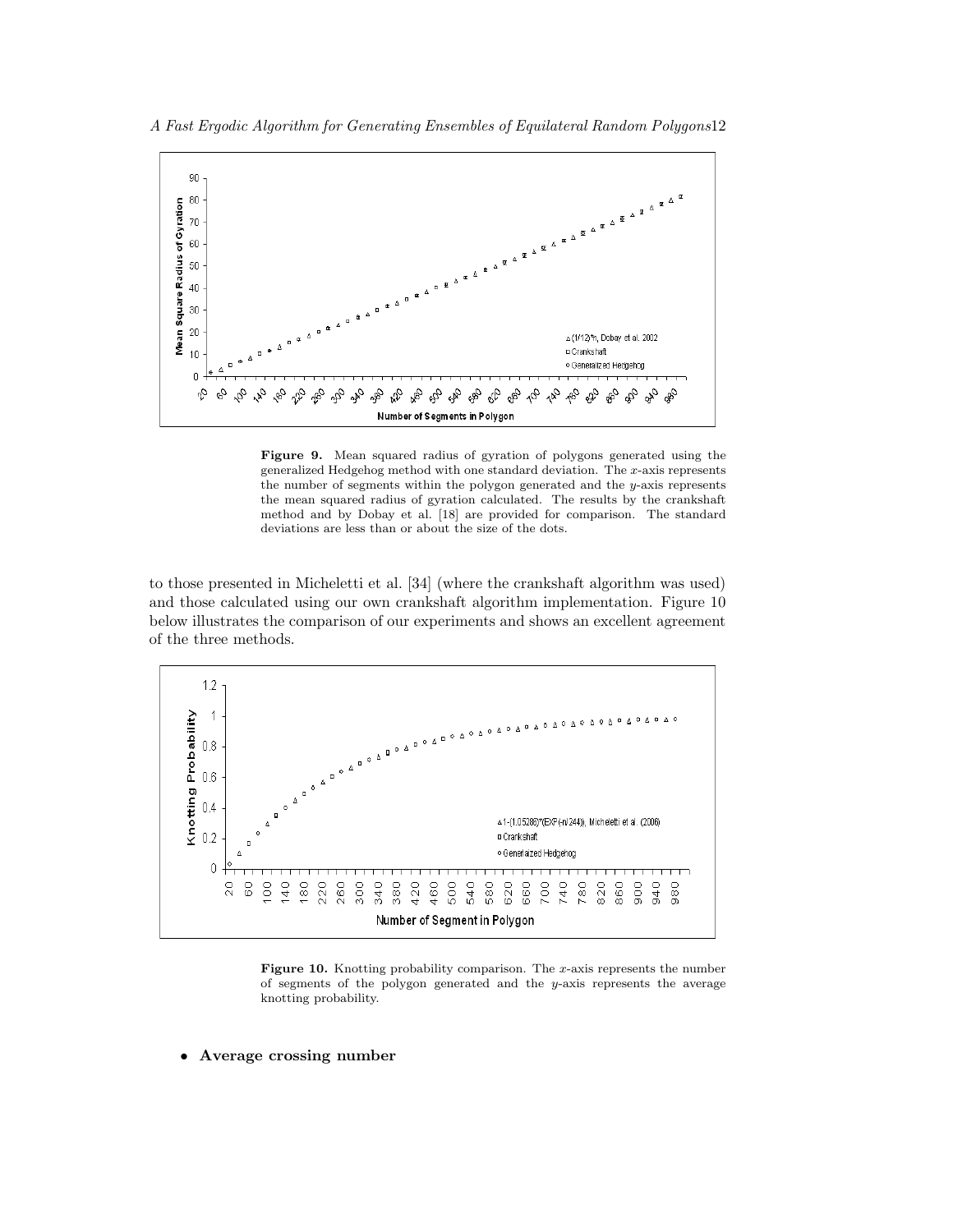The average crossing number (ACN) is a geometrical measure of the entanglement complexity of the polygon and it has been proposed that knotted DNA molecules migrate in gel electrophoresis proportionally to the average crossing number of their ideal configuration [53]. The ACN is known to grow as  $\frac{3}{16}n\ln(n) + O(n)$  as we mentioned earlier in Theorem 2 [14]. We compared our mean ACN values with the values obtained using our own implementation of the crankshaft method and the theoretical expected results derived from Diao et al. [14]. The results are illustrated in Figure 11.



**Figure 11.** Mean average crossing number comparison.  $x$ -axis represents the number of segments within the polygons generated and y-axis represents the mean average crossing number calculated. The standard deviations are less than or about the size of the dots.

# 6. Conclusions and ending remarks

Knots and links are commonly found in nucleic acids and proteins. DNA knots and links have been used for many years in experimental laboratories and have been key to unveil the action of some DNA binding proteins  $(e.g. [6, 7, 25])$  and the chromosome organization in certain viruses [3]. Protein knots on the other hand are novel structures [50] and hold a great promise for better understanding the problem of protein folding [30]. Importantly their true functional and evolutionary significance remains to be determined [29, 52]. In many of these structural studies it is often necessary to generate large samples of non-correlated polygonal curves. However this task has been hindered by the lack of efficient and ergodic algorithms that generate such samples. Here we have presented a new algorithm to generate large samples of independent knotted equilateral polygons. We have rigorously shown that this algorithm is ergodic and also that it can reproduce current known numerical results for the mean square radius of gyration, the knotting probability, and the mean average crossing number. Furthermore the algorithm seems to generate random equilateral random polygons according to its theoretical distribution as indicated by the tests we carried out in our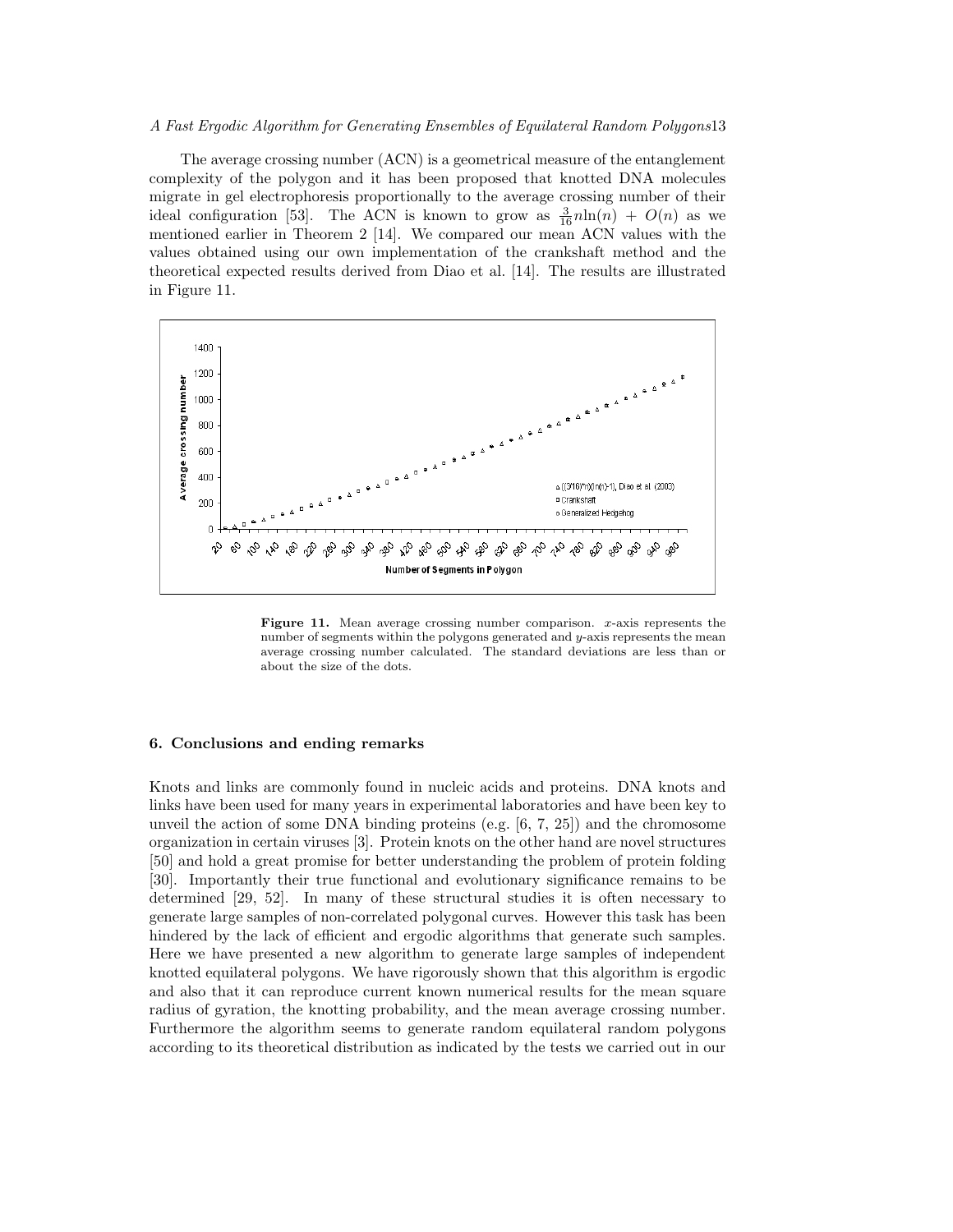numerical study. However it remains a challenging problem to prove or disprove this theoretically.

This algorithm can be used to study knotting and linking of DNA molecules in free solution. However more accurate representation of the DNA chain and proteins is needed. In future studies we will address this problems and also extend the algorithm to study problems of DNA knotting and linking in confinement.

Acknowledgement. J. Arsuaga is partially supported by NIH grant NIH-2S06GM52588-12 and Y. Diao is partially supported by NSF grant DMS-0712958.

#### References

- [1] Arsuaga J et al 2007, J Physics A 40 11697–711.
- [2] ——, Vazquez M, Trigueros S, Sumners DW and Roca J 2002, Proc Natl Acad Sci USA 99 5373–7.
- [3] ——, Vazquez M, McGuirk P, Trigueros S, Sumners DW and Roca J 2005, Proc Natl Acad Sci USA 102 9165–9.
- [4] Blankenship JW and Dawson PE 2003, J Mol Biol 327(2) 537–48.
- [5] Boutz DR, Cascio D, Whitelegge J, Perry LJ and Yeates TO 2007, J Mol Biol 368(5) 1332–44.
- [6] Buck D and Flapan E 2007, *J Mol Biol* **374**(5) 1186-99.
- [7] Buck GR and Zechiedrich EL 2004, *J Mol Biol* 340(5) 933-9.
- [8] Darcy IK et al 2006, BMC Bioinformatics 7 435.
- [9] ——and Scharein RG 2006, Bioinformatics 22(14) 1790–1.
- [10] Dean FB, Stasiak A, Koller T and Cozzarelli NR 1985, J Biol Chem 260 4975-83.
- [11] Deguchi T and Tsurusaki K 1997, Phys Rev E 55 6245-8.
- [12] Diao Y 1990, Ph. D. Thesis, Florida State University.
- $[13]$  ——1995, J Knot Theory Ramifications 4(2) 189–96.
- [14] ——, Dobay A, Kusner R, Millett K and Stasiak A 2003, *J Physics A* **36**(46) (2003), 11561–74.
- $[15]$  ——, Dobay A and Stasiak A 2005, *J Physics A* **38**(35) 7601–16.
- $[16]$  --, Nardo J and Sun Y 2001, J Knot Theory Ramifications  $10(4)$  597-607.
- [17] ——, Pippenger N and Sumners DW 1994, J Knot Theory Ramifications 3(3) 419–29.
- [18] Dobay A, Dubochet J, Millett K, Sottas P-E and Stasiak A 2003, Proc Natl Acad Sci USA 100(10) 5611-5.
- [19] Edwards SF 1967, Proc Phys Soc 91 513–9.
- $[20]$  ——1968, *J Physics A* 1 15–28.
- [21] Grainge I, Bregu M, Vazquez M, Sivanathan V, Ip SC and Sherratt DJ 2007, EMBO J 26(19) 4228–38.
- [22] Hsieh T 1983, J Biol Chem 258 8413–20.
- [23] Katritch V, Olson WK, Vologodskii AV, Dubochet J and Stasiak A 2000, Phys Rev E 61 5545–9.
- [24] ——, Bednar J, Michoud D, Scharein RG, Dubochet J and Stasiak A 1996, Nature 384 142–5.
- [25] Kimura K, Rybenkov VV, Crisona NJ, Hirano T and Cozzarelli NR 1999, Cell 98(2) 239-48.
- [26] King NP, Yeates EO and Yeates TO 2007,J Mol Biol 373(1) 153–66.
- [27] Klenin KV, Vologodskii AV, Anshelevich VV, Dykhne AM and Frank-Kamenetskii MD 1988, J Biomolec Str and Dyn 5 1173–85.
- [28] Liu B, Liu Y, Motyka SA, Agbo EE and Englu PT 2005, Trends Parasitol 21 363–9.
- [29] Lua RC and Grosberg AY 2006, PLoS Comput Biol 2(5) e45.
- [30] Mallam AL, Onuoha SC, Grossmann JC and Jackson SE 2008, Mol Cell 30 642-8.
- [31] Menissier J, de Murcia G, Lebeurier G and Hirth L 1983, EMBO J 2 1067–71.
- [32] Michels JPJ and Wiegel FW 1986, Proc R Soc Lond A 403 269–84.
- [33] ——and Wiegel FW 1982, *Phys Letts A* **90** 381-4.
- [34] Micheletti C, Marenduzzo D, Orlandini E and Sumners DW 2006, J Chem Phys 124 064903.1 –10.
- [35] Mueller JE, Du SM and Seeman NC 1991, *J Am Chem Soc* 113 6306-8.
- [36] Millett K 2000, Knots in Hellas'98 (Delphi), Ser. Knots Everything 24 (World Scientific) 306–34.
- [37] ——and Rawdon E 2005, Physical and Numerical Models in Knot Theory, Ser. Knots Everything 36 247–74.
- [38] Nureki O et al 2002,Acta Crystallogr D Biol Crystallogr 58(7) 1129–37.